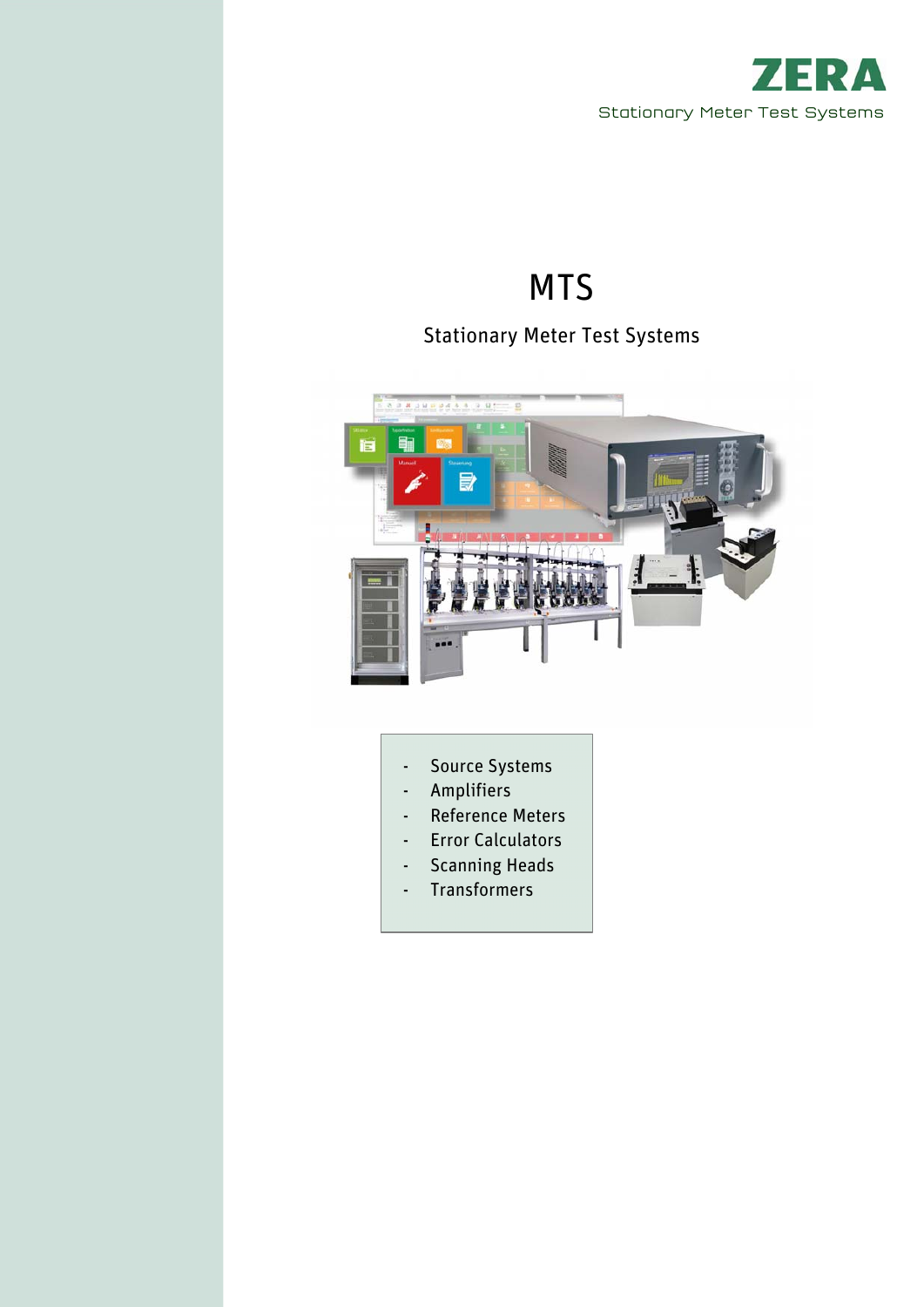





# **Design of a Standard System**

**Design of an Advanced System**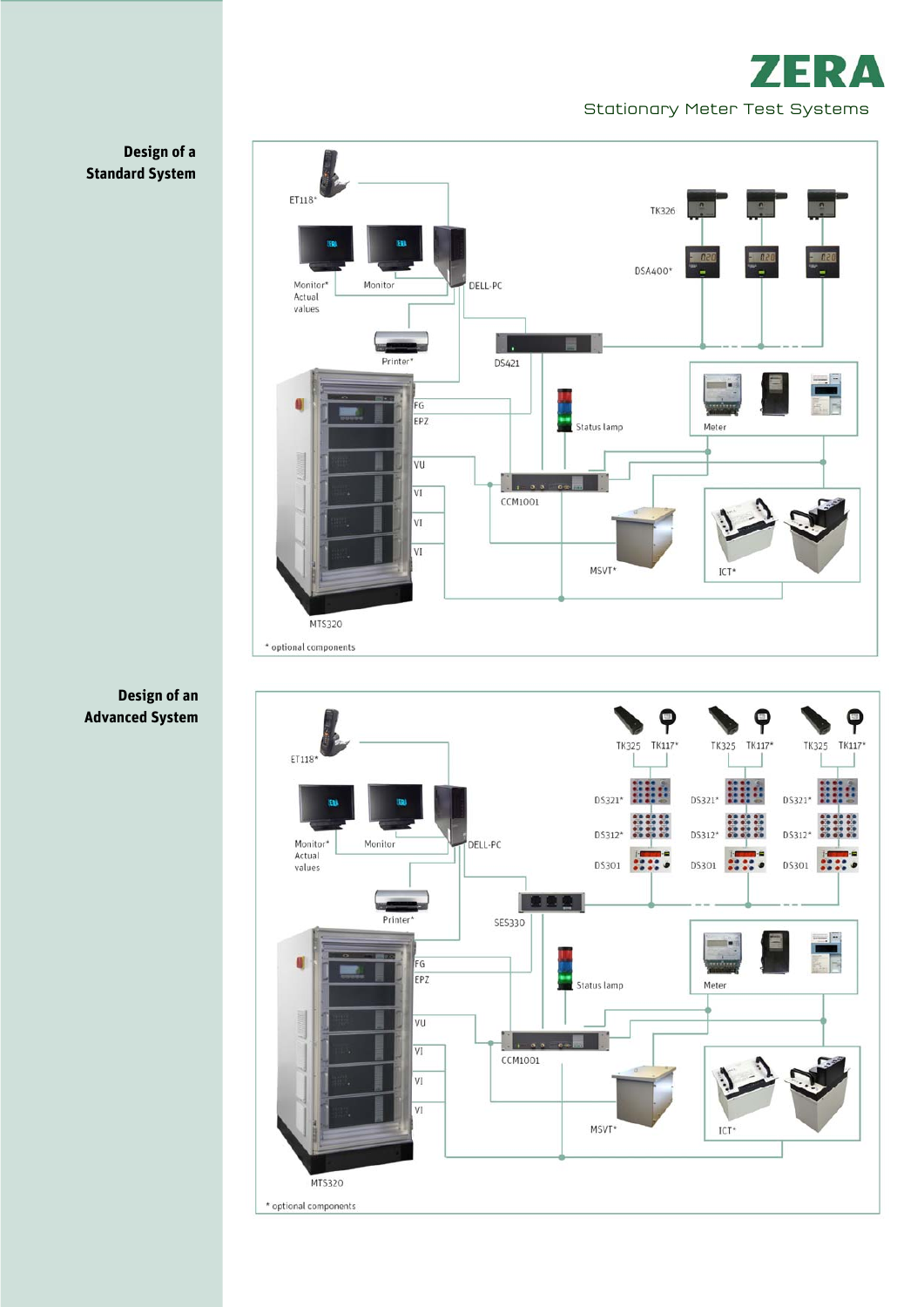

# Stationary Meter Test Systems

**Our Competence** ZERA is your competent and reliable partner on the area of automated testing technology especially for the testing of electricity meters and working standards. Using modern technology and having more than 75 years of experience in the development and manufacturing of meter test systems and components, ZERA supplies customized systems to metrological institutes, test laboratories of energy provider and meter manufacturer all over the world.

> ZERA equipment consists the latest power electronic developments, newest digital measurement engineering and system-control software solutions according to the actual standards. We supply complete system solutions as a single solution provider in the approved ZERA quality.



Due to this competence and experience as well as our situation in the market as an independent manufacturer of automated testing technology – but not as a meter manufacturer – ZERA becomes a partner of all major meter manufacturer around the world.

Already in the development stage of new electricity meter we are involved and can modify our test equipment to the earliest possible date to the newest requirements.

The modular test system, developed by ZERA allows customized configurations on the hardware, as well as the software side, individual adapted to your special test requirements. So you can act economical and future-proof.

The development of the multi-functional meters has increased demands for the test systems. ZERA's product range with a multiplicity of new developed products, represents an optimum in technological and in economic point of view.

Furthermore ZERA disposes likewise of an extensive experience for optimization and automation of test sequences as well as with the connectivity of the test systems to superior hierarchy data management systems (e.g. SAP, ISV, RIVA etc.).

Our modern test systems are suitable for economic testing of all types of meters as well as static meter of class 0.2. Measurements can be performed according to actual standards e.g. IEC, PTB, EN or other national standards.

The systems are equipped with a highly precise power generation, a static reference meter, powerful measuring electronic for error calculation, pulse processing and data

communication as well as with universal meter suspensions and meter connecting devices. The modular test system, developed by ZERA and described on the following pages allows us to offer you an individual powerful system solution.

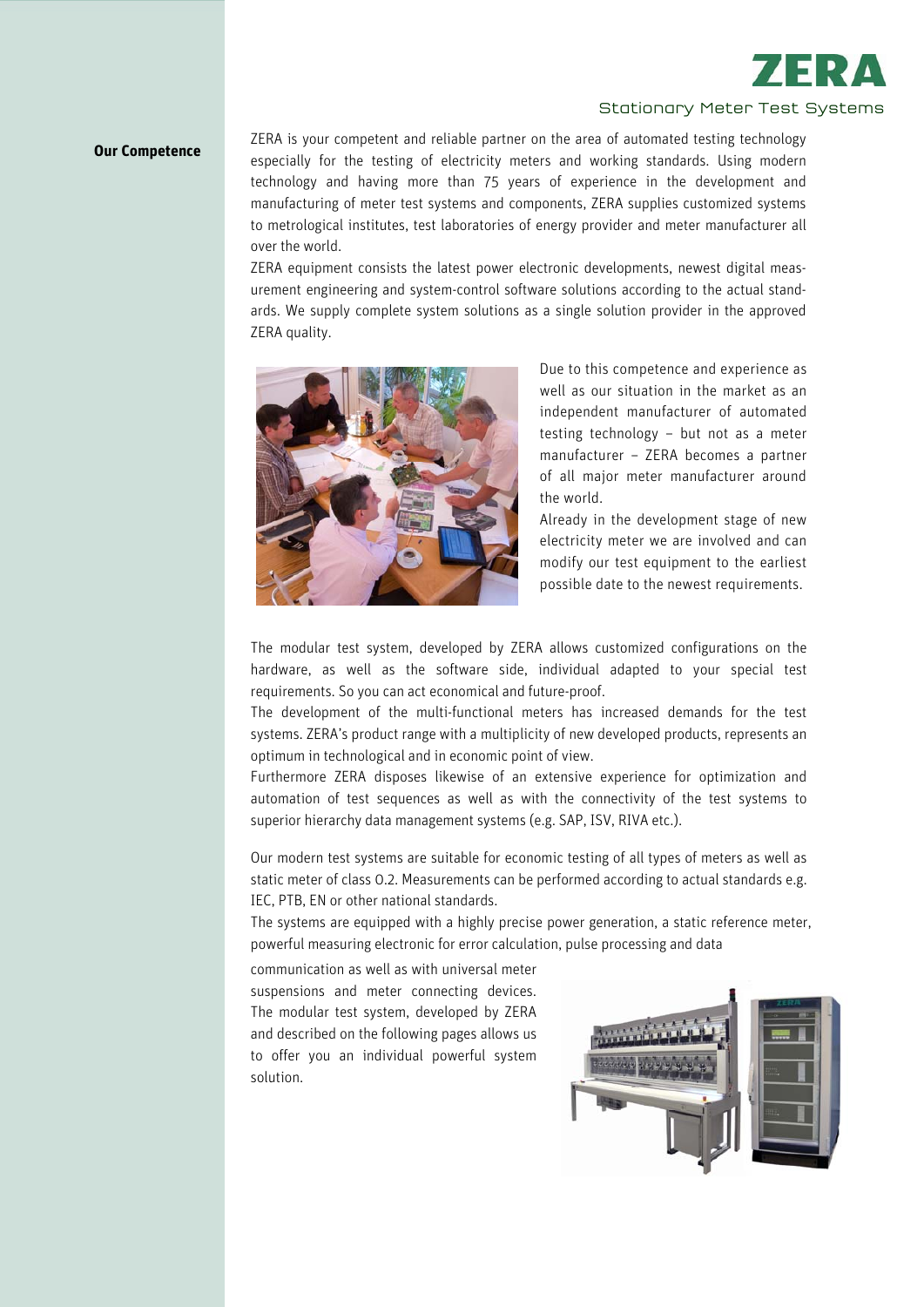

# **The ZERA Power Source System**

The product series MTS, developed by ZERA, is based on digital switch mode amplifier modules and allow the combination of the different amplifiers with the function generator FG301 to a MTS power source system. By this modular concept an upgrading or modification is possible all the time. The advantages of a ZERA power source system:

# **Advantages**

- The digital Frequency Generator FG301 can be combined with all amplifier modules of the different power classes
	- To increase the output power amplifier modules can be cascaded
	- User-friendly by easy replacing of particular modules for system upgrading
	- Flexibility by combination of the Frequency Generator FG301 with different reference standard e.g. EPZ103/303 and COM3003

By the use of most modern power electronics components the power source system of ZERA is characterized by an extremely compact design.

# **Overview**







|                    | <b>MTS120</b>                                                       | <b>MTS140</b>         | <b>MTS310</b>       |
|--------------------|---------------------------------------------------------------------|-----------------------|---------------------|
| Test voltage (P-N) | 1 x 40  320 V                                                       | 1 x 40  480 V         | 3 x 40  320 V       |
| Harmonics U        | $20^{\circ}$ @ 40 %                                                 | $40^{\circ}$ @ $40\%$ | $20^{\circ}$ @ 40 % |
| Output power U     | 1 x 500 VA                                                          | 1 x 1000 VA           | 3 x 500 VA          |
| Test current       | 0.120A                                                              | $0$ 120 $A^{**}$      | $0$ 120 $A***$      |
| Harmonics I        | $40^{\circ}$ @ $40$ %                                               | $40^{\circ}$ @ $40\%$ | $20^{\circ}$ @ 40 % |
| Output power I     | 1 x 2000 VA                                                         | 1 x 2000 VA *         | 3 x 600 VA*         |
| Footnote           | * higher output power on request ** higher test currents on request |                       |                     |



Footnote \* higher output power on request \*\* higher test currents on request

Output power I 3 x 2000 VA \* 3 x 2000 VA \* 3 3 x 5600 VA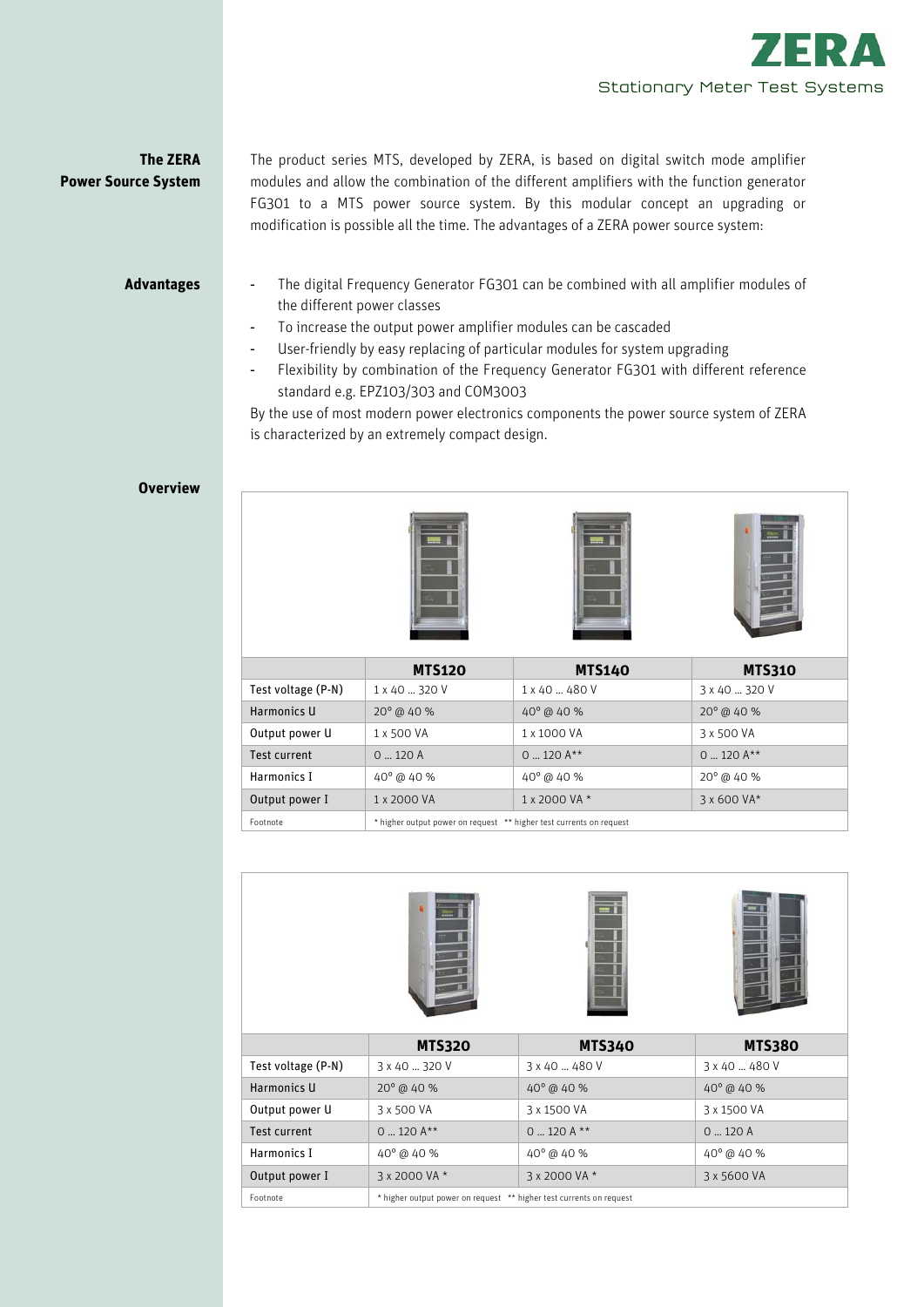

**Generation of the test values**  All components of the MTS power source system for generation of the test values are located in the source cabinet:

- Frequency generator for signal generation, actual value processing and digital i/o unit
- Reference standard of class 0.02
- Voltage amplifiers with integrated mains power supply unit
- Current amplifiers with integrated mains power supply unit

By the conception of the MTS series ZERA has attached importance to:

- Highest quality of the signals, minimal harmonic distortion
- High stability and accuracy of the test values under all existing loads in the power factor range up to 0.25
- High efficiency, free of mains distortions according to EN 60555-1/IEC 555 by power factor compensation
- Designed for the generation of harmonics, ripple control signals and non-sinusoidal waveforms

The digital switch mode amplifiers used in the MTS series fulfil all requirements of modern static power supply units.

# **Frequency generator FG301**



The frequency generator FG301 is the central unit of the MTS power source system. The FG301 generates the set values for the digital control of the amplifier modules, carries out the closed loop control of the test values and controls switching operations during the test procedure. Also the FG301 assumes special functions of the meter testing procedure e.g. dosage of power via a 32-bit dosage counter and measures the test frequency with a resolution of 1 Hz.

The FG301 offers the following applications:

- Independent superposition of harmonic components in each phase of test current and test voltage
- Curve shape frequency: very fast alternation between the curves
- Transmission of ripple control commands to verify the function of meters with incorporated ripple control receiver
- Phase control in the test current selectable in steps of 0.1°

The FG301 permits the control of up to 8 amplifiers \*, so that e.g. an independent auxiliary voltage amplifier is optionally available.

\* As option 11 amplifiers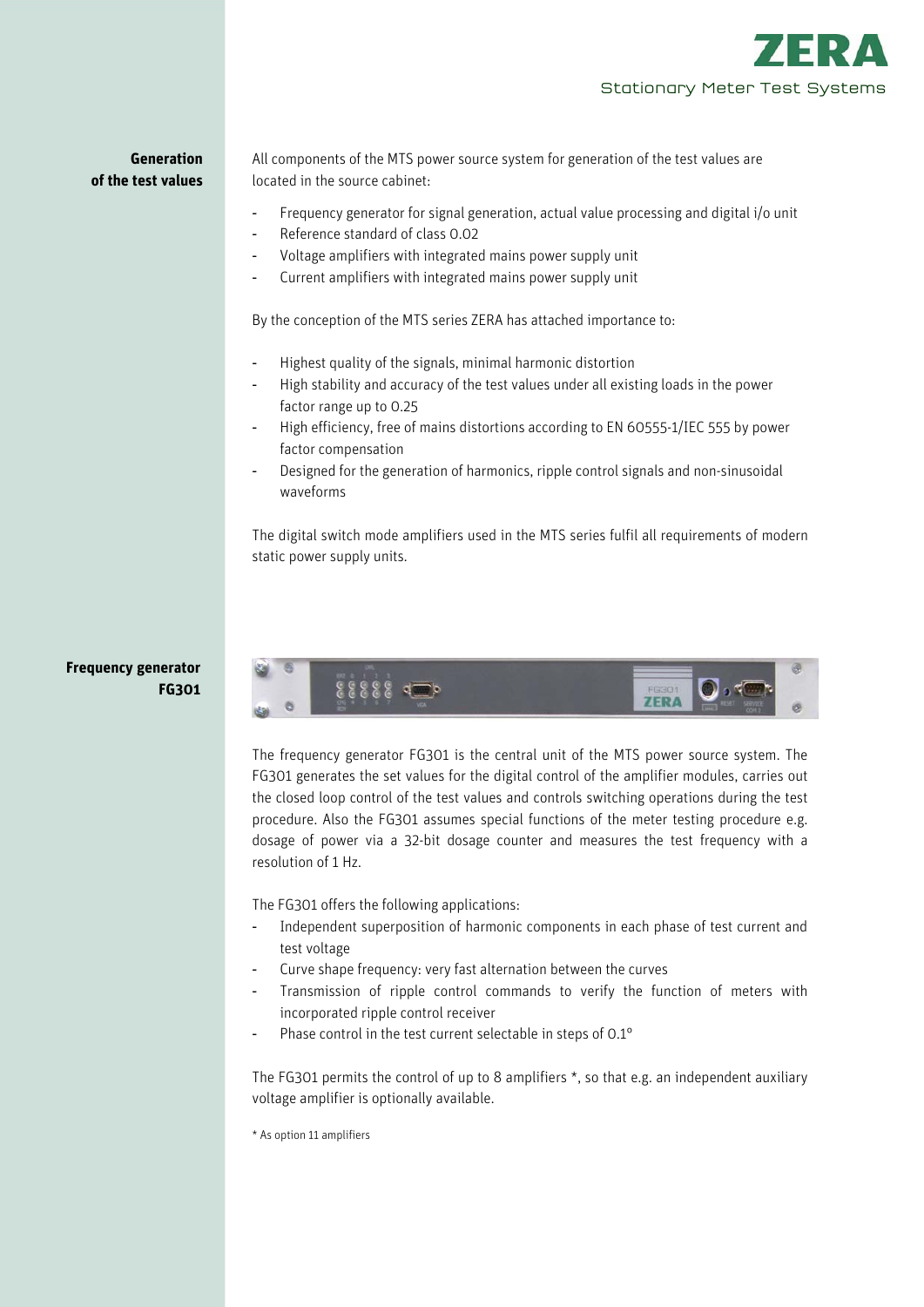

# **Reference Standard and Source System**

The Reference Meter EPZ303 and EPZ103 developed by ZERA are used as reference device of class 0.02 of the Meter Test System. The EPZ provides the power proportional output frequency as reference signal for the measuring system as well as the actual values of the test settings for the closed loop control on an external monitor.

The Reference Meter is connected directly to the primary test circuit thus ensuring that the measuring accuracy of the complete system corresponds to the built in reference standard. The modern principle of measurement detects the analogue test signals by precision resistive dividers and carries out a 16-bit analogue digital conversion with 720 samples per period and measuring channel. The measured data is processed by signal processors which also carry out a "Discrete Fourier Transformation" (DFT) in order to register the DC parts and harmonics as well as highly accurate phase angle measurement of the test settings.

# **Reference Standard**

**Comparator** 

|                                                                  | <b>EPZ303</b>                            |                           |  |  |  |  |  |
|------------------------------------------------------------------|------------------------------------------|---------------------------|--|--|--|--|--|
| ZERA                                                             |                                          |                           |  |  |  |  |  |
| Voltage measuring range                                          | 60 - 120 - 240 - 480 V                   |                           |  |  |  |  |  |
| Current measuring range                                          | 5 - 10 - 20 - 50 - 100 - 200 - 500 mA    |                           |  |  |  |  |  |
|                                                                  | $1 - 2 - 5 - 10 - 20 - 50 - 100 - 200$ A |                           |  |  |  |  |  |
| Accuracy                                                         | Voltage                                  | $0.01\%$ (30 V  500 V)    |  |  |  |  |  |
| (The accuracy is independent of the                              | Current                                  | $(0.01\%)(50mA160A)$      |  |  |  |  |  |
| measuring mode! No additional error at<br>reactive measurement.) | Power                                    | $(0.02\% (50 mA  160 A))$ |  |  |  |  |  |
|                                                                  | Phase angle                              | $0.01^{\circ}$            |  |  |  |  |  |

Optional the reference standard EPZ303 can be replaced by a comparator. By using comparator the accuracy of the complete system will be increase from 0.02 % to 0.01 %. The COM3003 is optionally available in a DC variant.

|                                                                  | <b>COM3003</b>                        |                                                |  |  |
|------------------------------------------------------------------|---------------------------------------|------------------------------------------------|--|--|
|                                                                  |                                       |                                                |  |  |
| Voltage measuring range                                          | 60 - 120 - 240 - 480 V                |                                                |  |  |
| Current measuring range                                          | 5 - 10 - 20 - 50 - 100 - 200 - 500 mA |                                                |  |  |
|                                                                  |                                       | 1 - 2 - 5 - 10 - 20 - 50 - 100 - 200 A         |  |  |
| Accuracy                                                         | Voltage                               | $\cdot$ 30 x 10 <sup>-6</sup>                  |  |  |
| (The accuracy is independent of the                              | Voltage DC*                           | $\cdot$ 50 x 10 <sup>-6</sup> (30 V  500 V)    |  |  |
| measuring mode! No additional error at<br>reactive measurement.) | Current                               | $\cdot$ 50 x 10 <sup>-6</sup> (50 mA  160 A)   |  |  |
|                                                                  | Current DC*                           | $\times$ 350 x 10 <sup>-6</sup> (50 mA  160 A) |  |  |
|                                                                  | Power and                             | $\times$ 80 x 10 $^{-6}$ (50 mA  160 A)        |  |  |
|                                                                  | energy                                |                                                |  |  |
|                                                                  | Power and                             | $\cdot$ 400 x 10 <sup>-6</sup> (50 mA  160 A)  |  |  |
|                                                                  | energy DC*                            |                                                |  |  |
|                                                                  | Phase angle                           | $0.005^{\circ}$                                |  |  |

\* Measuring is possible only with the DC variant.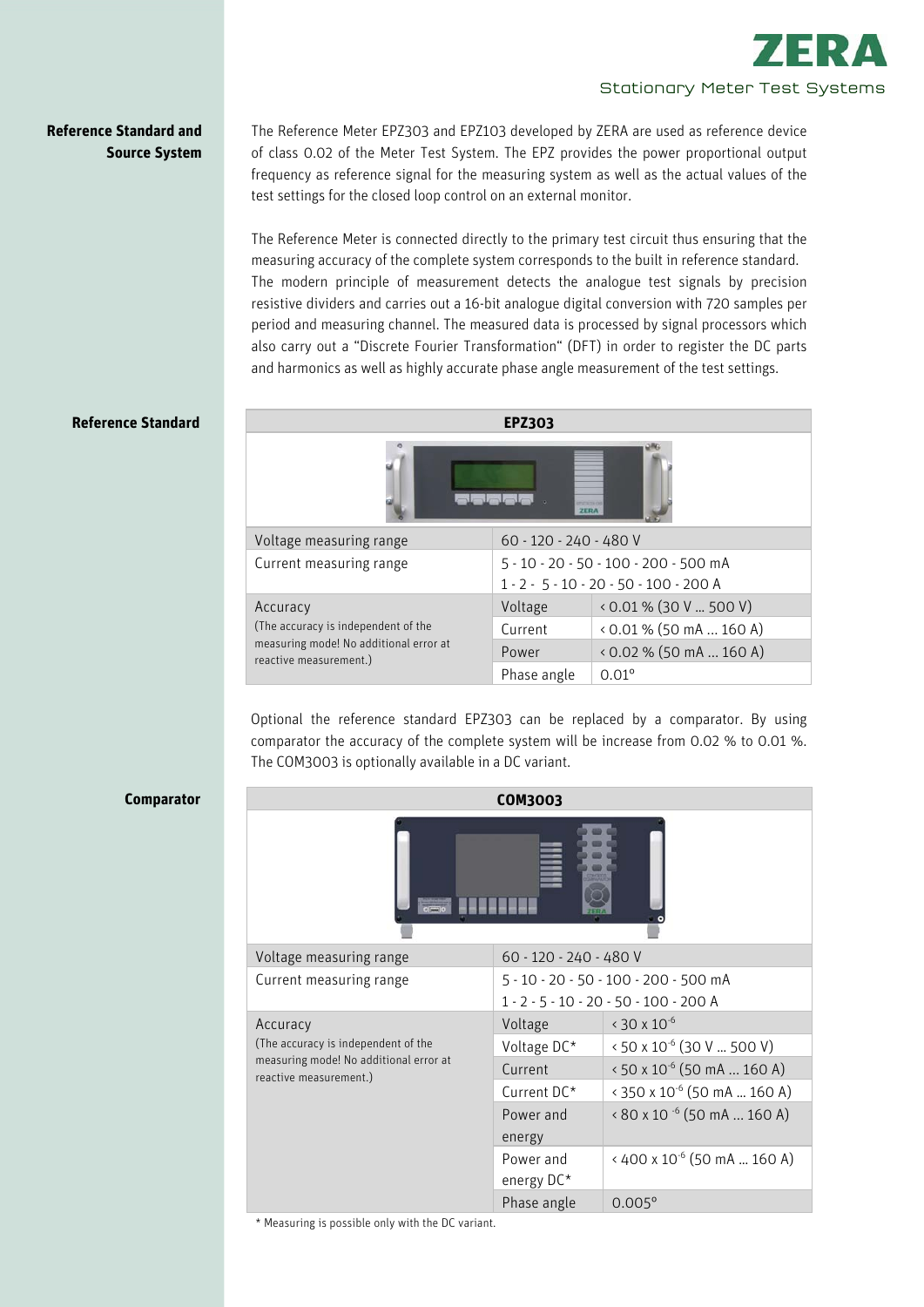

# **Stationary Meter Test Systems**

Different test requirements in the range of electricity meter testing involve individual mechanical solutions with regard to the suspension and contacting of the meters under test. Our long term experience in the field of manufacturing Meter Test Systems customized solutions has shown the way to the universal test systems. This cost-saving mechanical systems provide high flexibility very good mechanical stability. They are user friendly and long-lasting.

Thus to this modular concept an upgrading or expansion is possible at any time. The customer can select between stationary and mobile test system solutions. For the selection of a test system for your special technical and economic test requirements we support you whenever required.

For special test requirements we can realize special customized designs, for position of the meter under test, scan positions, meter connection, data communication or handling.

## **Basic System**

Functional scanning head suspension, adjustable in all positions. The expansion possibilities of this kind of system are limited.





# **Advanced System**

Comfortable ball bearing suspension for scanning head, adjustable in all positions. The expansion possibilities of the measuring system are possible every time.



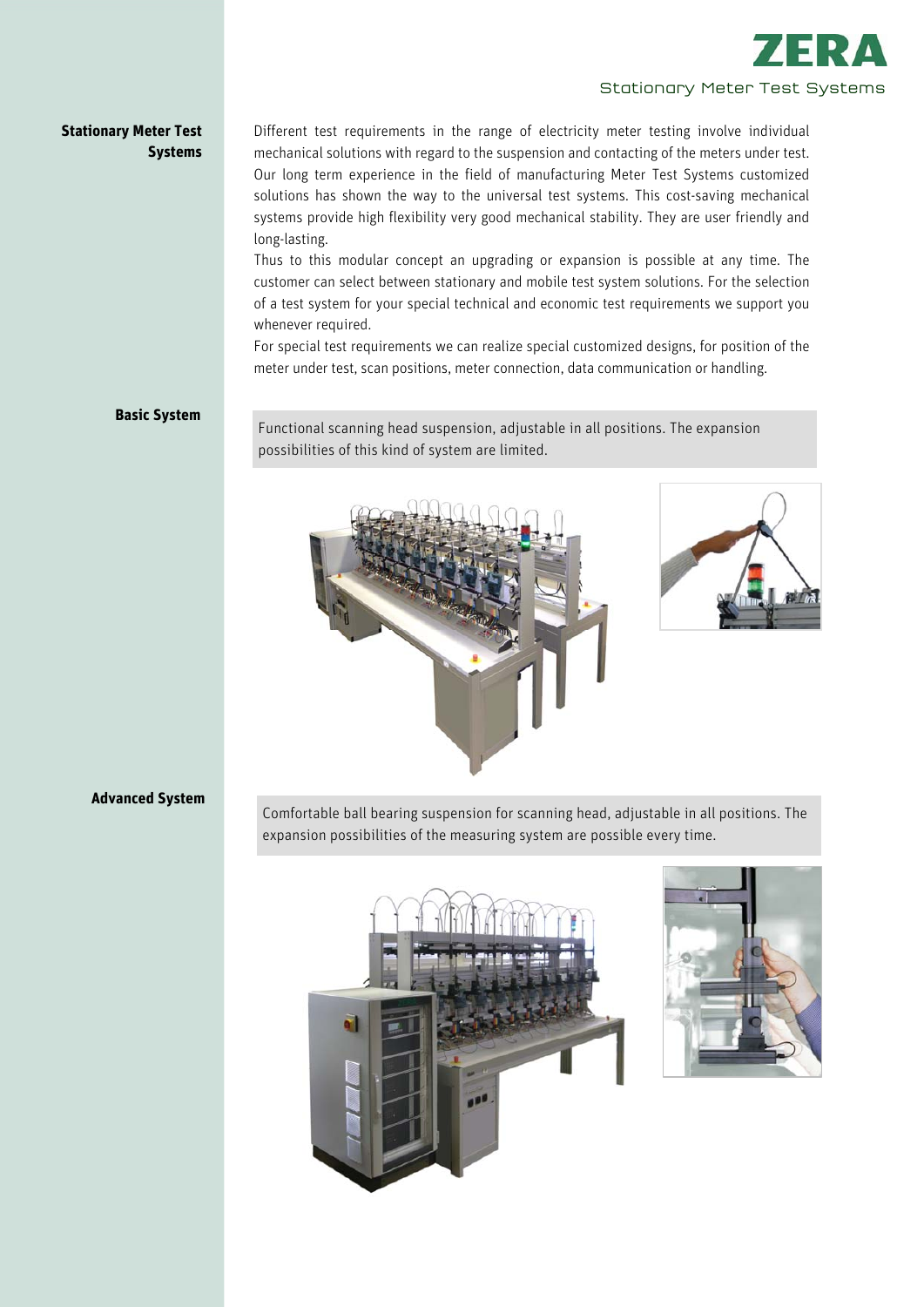

**Mobile Systems** Mobile test systems allow the separation of individual test procedures for testing of electricity meters. These are:

- Changing of the meters and insulation test.
- Pre-heating and/or start-up and low load test at a separate test station.
- Fully automatic testing of the electricity meters.

The fully automatic test procedure requires sophisticated measuring electronic at each test position. The ZERA's system concept offers an optimal use of the component capacity to reach high test capacities.



# **Insulation Test System**

The ZERA insulation test system presents adapted solutions for insulation testing of electricity meters and many other applications. The modules of the high-voltage source are 19"-rack compatible and can be combined with the available test compartments to fulfil special customer requirements.

The separate and high-voltage cabin HVC presents a separated closed test system and is designed for insulation testing of electricity meters, which mounted on movable meter racks.

The PK test cage presents a separated closed test system and is designed for isolation testing of individual electricity



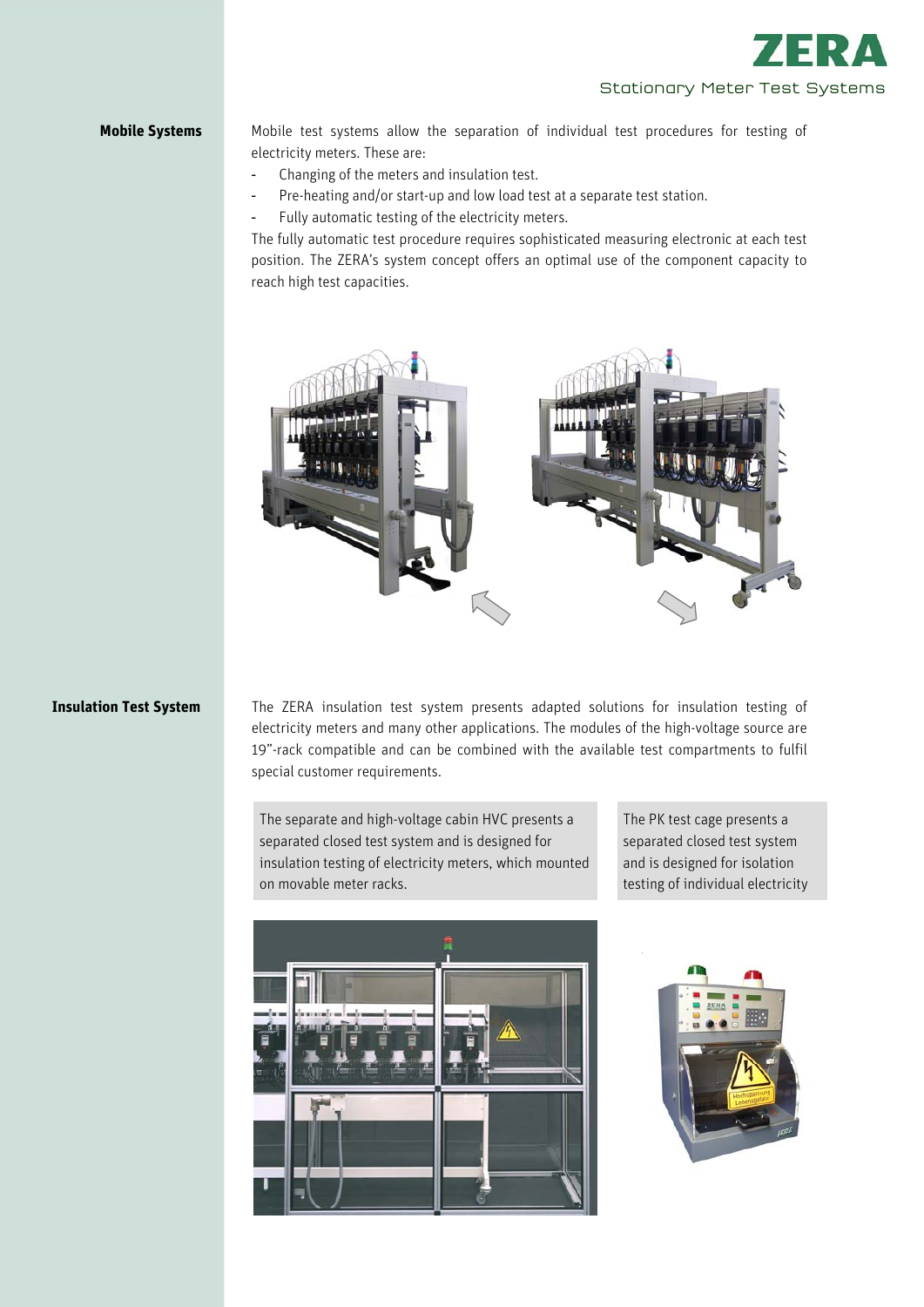

**The Measuring System** The new modular measuring systems are unique in terms of functions, easy operation and friendly of servicing. The system contains the control unit SES330 and different measuring modules from the DS-series for each meter test position. All measuring modules are electrically connected via a system bus to SES330 for the complete data transfer.

> Depending on the customer demands for testing procedures, several measuring modules are available. Modules for simple error calculation as well as modules for testing of complex static meter with different data communication interfaces (RS232, RS485, M-bus, …) and simultaneous connection of up to 11 pulse transmitter and 11 pulse receiver. A system upgrade with additional measuring modules is possible any time.

# **Single Position Measuring Modules**



The different single position measuring modules perform the error-measurement and displaying, tm/te-time measurement of demand meter contacts, testing of pulse transmitter or receiver and parallel data communication according IEC62056-21 via infrared-, 20mA-, RS232-, RS485- and M-bus-interface at all test positions.

# **Scanning Heads**



The scanning heads of the TK-series cover the complete requirement profile to modern scanning devices. Blue LEDs with a very large light intensity offer the best contrast for scanning of all kinds of meter LEDs and meter disks.

# **Module AMV301**





Pluggable AMV module

The built-in module AMV301 provides automatic rotor mark positioning of Ferraris meters discs. It will be connected via test voltage sockets at the operation panel of the test bench. For mobile systems a central module unit with AMV301 with direct wiring is connected to each meter position on mobile meter racks. This feature offers an enormous saving of time for the start-up and low load tests.

For an easy upgrade a pluggable module is optionally available.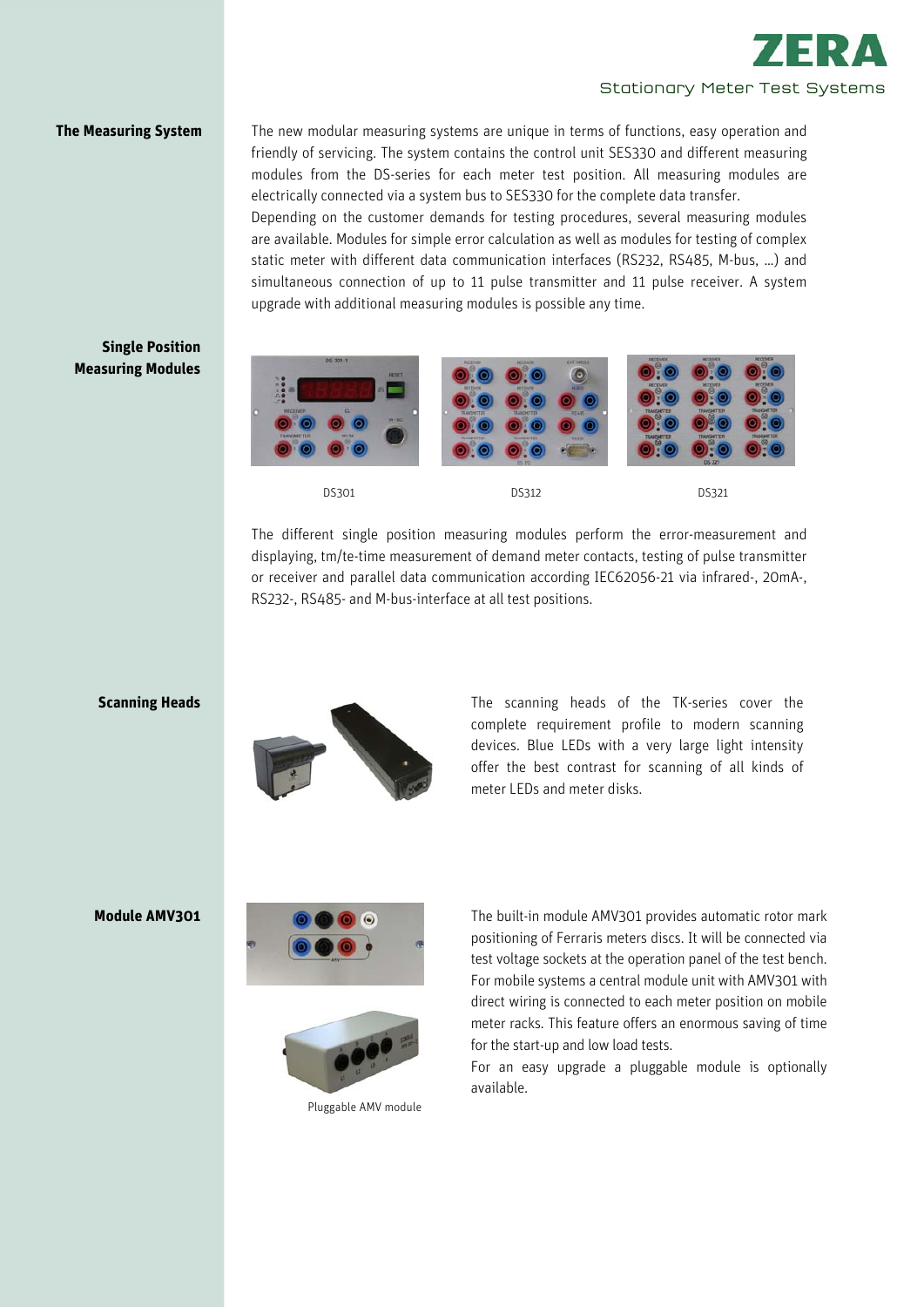

**Mechanical Components Due to the incrementally complexity of the electricity meters the preparation and** connection time for meter testing is increasing. Additionally the possibility of wrong connection to the meter under test becomes higher. In the worst case this can destroy the meter or the measuring system of the test stand. After many requests of our customers ZERA has developed special quick acting adapters for different types of meters to optimize connection time and avoid wrong meter connections.

> With quick acting adaptors it is possible to connect all auxiliary circuits and test voltage via contact pins to the meter under test.

# **Quick Connecting Devices**



High current

Quick connecting device for SyM2



quick connecting device Special quick connecting

3-phase current



for eHz

Quick connecting adapter

# **Handheld Terminal ET**

The ET118 is a handheld input terminal for meter data like register values, serial number, etc. The functionality and software of ET118 has been adapted for high efficient performance with ZERA's Meter Test Systems. Input of data can be performed via numerical keypad or bar code scanner.

Scanning of 2D codes, e. g. at highly complex DataMatrix meters can be provided by ET118. Data transfer to PC will be performed via Bluetooth or via ET118 docking station.



ET118

- The MSVT is used for isolating test voltage from test current. This is absolute required for the testing of single phase meters with closed voltage – current link. The voltage of secondary side is potential free without generating a short circuit. The MSVT is designed to be integrated in ZERA test systems. A modified version can also be used for existing meter test systems as upgrade or enhancement. **MSVT**
- The precision three phase Isolated Current Transformers of series ICT12x are used for isolating test voltage from test current. This is absolute required for the testing of three phase meters with closed voltage-current link. **ICT**

A. C. meters with closed link can be tested with these ICTs in single-phase mode. Choose the model best suitable for your needs.

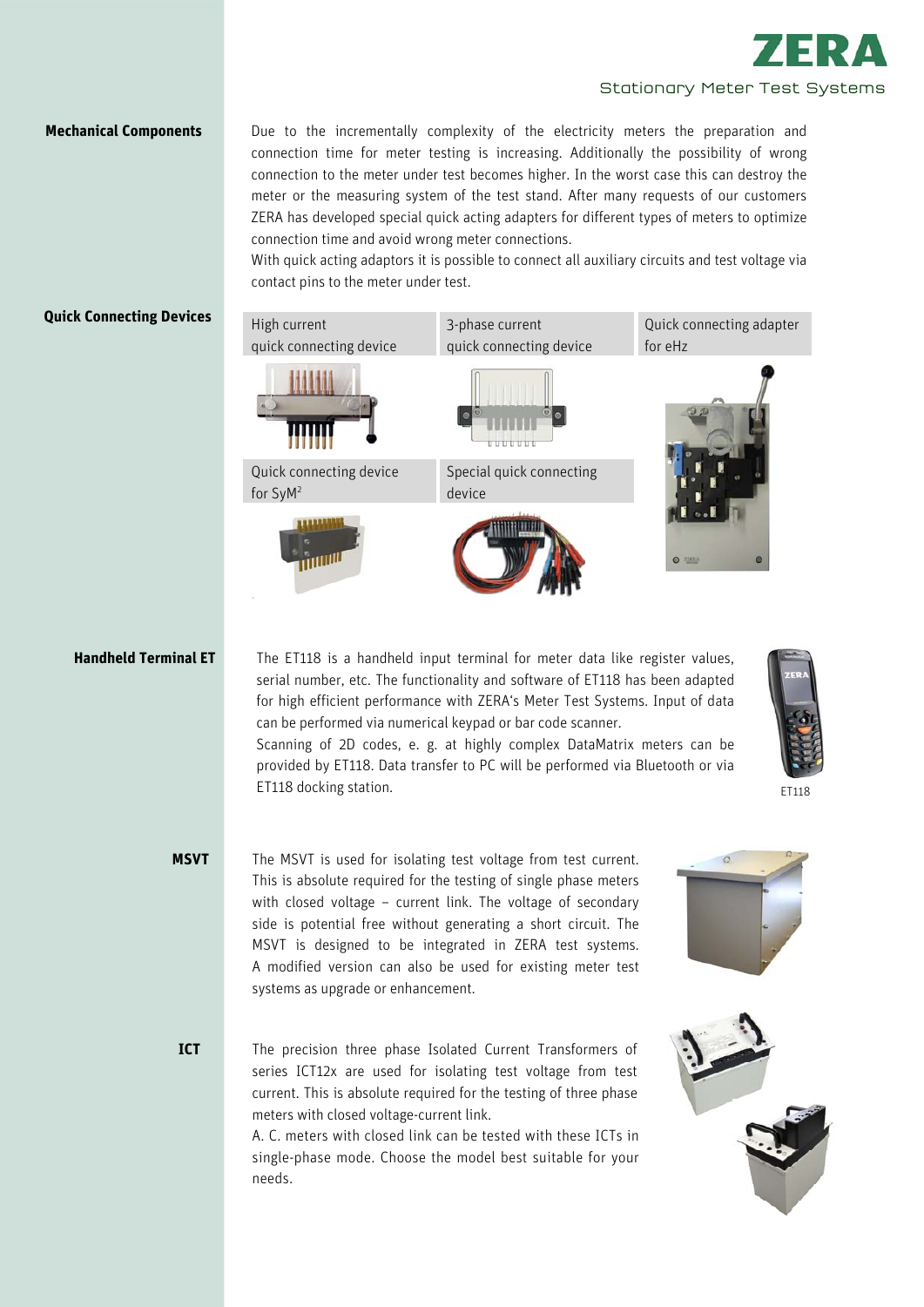

# **WinSAM-Software for Meter Testing**

Due to the fact that the operation and control of modern meter testing system is performed via PC and application software, modularity, functionality and easy handling for the operator is very important.

ZERA operation software WinSAM is suitable to fulfil all these customer demands.



For the development of WinSAM application software, ZERA has followed a new concept. From our experience and the fact that the meter development changed rapidly, WinSAM has a highly flexible modular structure which allows the operator to create own test sequences. This is very important because new features or functional improvements for new meter generations can be involved easily without changing the complete software. WinSAM represents a future orientated and highly future-proof part of ZERA Meter Test System.

### **Manual Mode**

The manual mode allows the manual control and operation of the entire test equipment. Direct execution of single test steps can be performed without need to integrate these into an entire test sequences. It offers an ideal solution for tests and evaluation of entire specifications for meter under test without generating test sequences.

| <b>SAN COLLECTION</b><br><b><i>All Columns</i></b><br><b>Right Comp</b><br>----<br><b>START</b> | 12.1<br>۰<br>u<br>ш                               | JANE ME METHO<br>639<br>181818181<br>× | 1. E. Statisti (2) Sect. (Sec. ) 5 (St. 2, 3, 5 (St. 2)and (Sec. | <b>Charles Av 1. Manhood</b><br><b>There</b> |
|-------------------------------------------------------------------------------------------------|---------------------------------------------------|----------------------------------------|------------------------------------------------------------------|----------------------------------------------|
| ----<br>----<br>$-2444$<br>----<br>79481<br>$-0.001$                                            | --<br>œ<br>œ<br>$\cdots$<br>$\overline{1}$<br>--- |                                        |                                                                  |                                              |
| <b>SHIP</b>                                                                                     | a www.com/design=10.00                            |                                        |                                                                  | the process of the con-                      |
|                                                                                                 |                                                   |                                        |                                                                  |                                              |
|                                                                                                 |                                                   |                                        |                                                                  |                                              |
|                                                                                                 |                                                   |                                        |                                                                  |                                              |
|                                                                                                 |                                                   |                                        |                                                                  |                                              |
| <b>THE CO</b>                                                                                   |                                                   |                                        | $\cdots$                                                         |                                              |
|                                                                                                 |                                                   |                                        |                                                                  |                                              |

**Editor**  Editor for automatically control: With this feature an automatic test sequence can be created individual in dependence on meter under test. If the user starts this test sequence in automatic control mode, all predefined tests will be processed automatically.

| Ł |   |  |  |
|---|---|--|--|
|   |   |  |  |
|   |   |  |  |
|   |   |  |  |
|   | ۲ |  |  |

### **Automated Test Sequence**

The system will follow the complete test sequence automatically and requires no more additional handling by operator unless it will not be defined in the test sequence (for example manual input of register value from Ferraris Meters by operator).

| -<br>÷<br>۰<br>-<br>w<br><br>$\sim$<br>x<br><b>Standard College Co.</b><br>di tecno<br>di latan storako<br><b>College Co</b><br>1. All Group and III                                                                               | ----<br>w<br>v<br>--<br>E.                   | . a<br>$\mathbf{H}$<br><b>Business</b><br>$-1.34$<br>獄 | ٠<br>$\mathbf{H}$<br>n<br><b>Report Follows</b>                                                                                       | ٥                                                                          | --- |  |
|------------------------------------------------------------------------------------------------------------------------------------------------------------------------------------------------------------------------------------|----------------------------------------------|--------------------------------------------------------|---------------------------------------------------------------------------------------------------------------------------------------|----------------------------------------------------------------------------|-----|--|
| $-0.49444$<br><b>Project</b><br>A March<br><b>Farmer</b><br><b>B-Second</b><br><b>A March 1979</b><br>The product of<br>189998<br>A Grand Library<br>1 At Selected<br><b><i>Charles Company</i></b>                                | ×<br>B<br>3<br>÷<br>$-$<br>٠<br>÷<br>٠<br>-- | 16<br>л<br>2                                           | 18 hard China<br>The constant<br>110 Paramont Adverts<br>C. M. Harry Corp.<br>12 miles<br>19 centre.<br>14 meters<br>1 Britannich Ger | <b>SHOW:</b><br>٠<br>ı<br>v<br>÷<br>ń.<br>÷<br>÷<br>- -                    |     |  |
| <b>Little</b><br><b>LENDER CO</b><br><b>La branchisto</b><br><b>The American Service</b><br>$-0.07 - 0.07$<br>18.91.91<br>92<br><b><i>CALL 6.1</i></b><br>Like a process.<br>1. Belleville and it<br>1-8-lbd bill-cancer.          |                                              |                                                        | TE <sup>SK</sup><br>TEMP of<br>185,325<br>14 miles<br>FOR THE R. P. LEWIS CO., LANSING.<br><b>STATISTICS</b>                          | <b>SAMP</b><br>÷<br>÷<br>÷<br>$\frac{1}{2}$<br>÷<br>÷<br><b>Sales</b><br>÷ |     |  |
| the contract of the property of<br>A Wantington<br><b>CALIFORNIA</b><br>1. Britain Corp.<br><b>Constitution Constitution</b><br>At the company of<br>The Masterdate Co.<br>÷<br><b>A contract of the Con-</b><br><b>COMMERCIAL</b> |                                              |                                                        |                                                                                                                                       |                                                                            |     |  |
| <b>Britishmouthway</b><br><b>Black</b><br>$-10 - 100$<br>di Societti                                                                                                                                                               |                                              |                                                        |                                                                                                                                       |                                                                            |     |  |